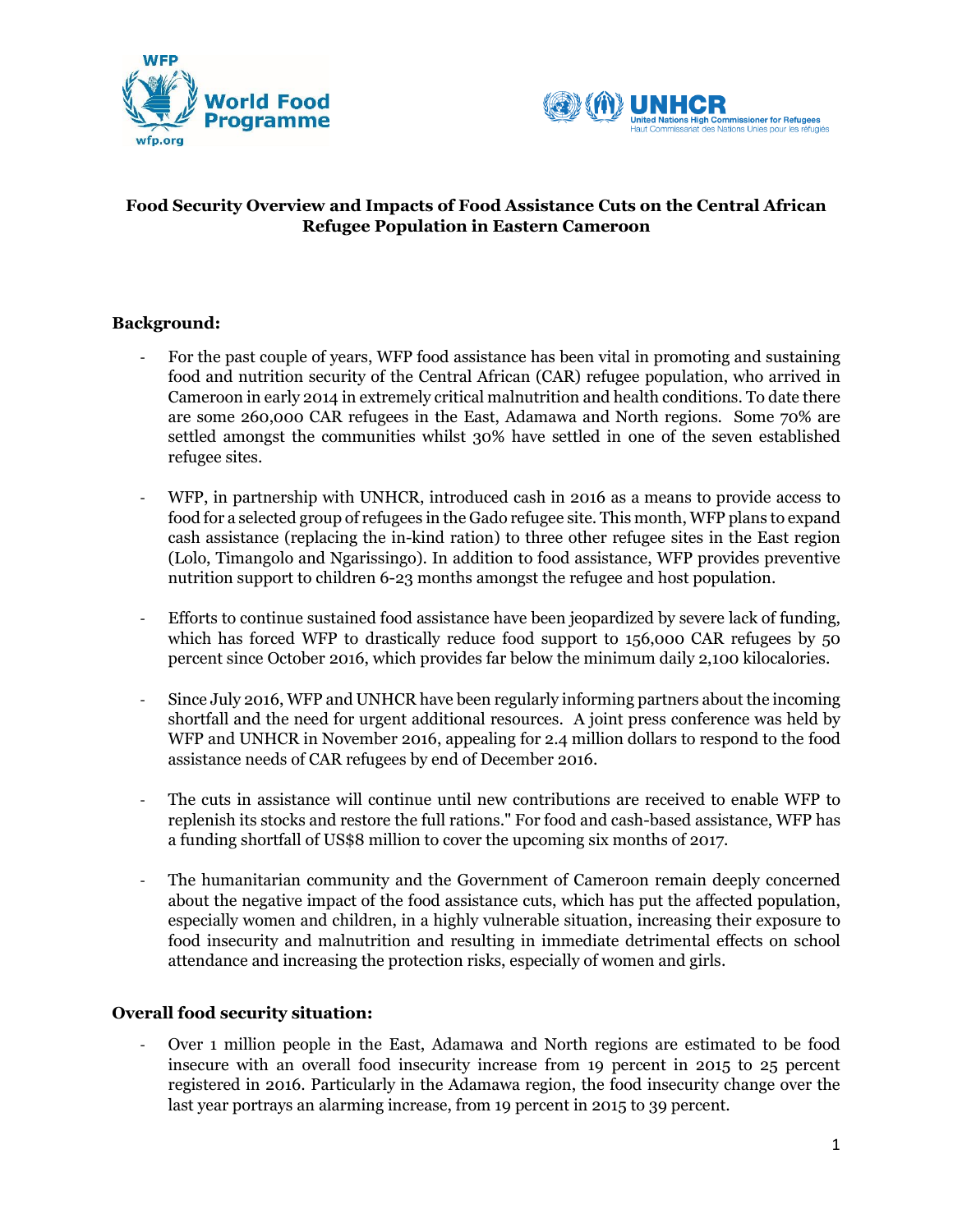- In August 2016, prior to the food ration reductions, a WFP-UNHCR Joint Assessment Mission (JAM) indicated a trend of improved food security for the majority of CAR refugees, after two years of humanitarian response for those that had arrived in Eastern Cameroon at the height of the emergency. These results risk being compromised in the face of ration cuts, particularly for the segments of the refugee population which remain vulnerable and at-risk of food insecurity.

More than 70 percent of the recent waves of CAR refugees remain dependent on WFP to meet their food and nutrition needs with little or no means to cover their basic food needs. (IFORD / UNHCR; baseline assessment study on the livelihood of refugees using the Household Economic Approach (HEA)).

It is important to note that not some refugees that arrived during the course of 2016, following recent spikes in violence in CAR, could not be supported due to the lack of resources.

#### **Reasons for food assistance cuts:**

- The funding environment is becoming more strained due to the protracted nature of the CAR refugee crisis and shifting priorities in donor funding, which has been reflected in the steady decline in the amount of resources WFP has received for its programmes: in 2016, WFP experienced a 25 percent drop in funding support compared to 2015. As food stocks started to run low in October 2016, reducing the size of the monthly ration was the only way to stretch limited supplies, ensuring that assistance continued without a complete disruption.
- WFP has a budget of US\$ 35 million required to meet the food and nutrition needs of the CAR refugees in 2017, of which only 55 percent has been resourced so far.

#### **Consequences of underfunding and food ration cuts**

- Reducing the monthly food ration by half means that the refugees only receive an intake of 1,048 kilocalories per person/day. In addition, fortified and blended foods, intended to boost the nutritional value of the food ration, have not been included in the monthly food basket as planned. Cash based assistance will continue up to June also with a 50 percent cut. The refugees in Gado who were initially receiving about \$15 (XAF 8,000) a month now survive on \$7.5 (XAF 4,000) and resources for the cash programmes are expected to run out completely in June.
- The reduced food assistance expose the affected populations to increased food insecurity and malnutrition, and risk compromising the gains already made in stabilizing their food consumption and nutrition status.
- Already in late November 2016, WFP preliminary monitoring results recorded an increase in the number of households with poor food consumption after two consecutive months of reduced assistance. Upcoming surveys are expected to further confirm this pattern.
- Cuts in assistance also put the affected population, especially women and children, in a highly vulnerable situation, increasing the likelihood of turning to harmful coping mechanisms and severe measures to adopt to the situation, which could have irreversible impacts on short-and longer-term health and well-being. According to the IFORD/UNHCR livelihood baseline study carried out in December 2016, more frequently used coping strategies include: begging and borrowing, leading to accumulation of debts; forced migration in search of jobs; sale of productive assets; and families withdrawing their children from school.
- Authorities in refugee hosting areas could lose confidence in UN agencies and they may take rigid decisions in other to restrict the mobility of the refugees in order to prevent security incidents involving host communities.
- In a context of limited access to land, basic social services, employment and other income generating activities, the lack of food in the refugee communities is likely to increase the strain